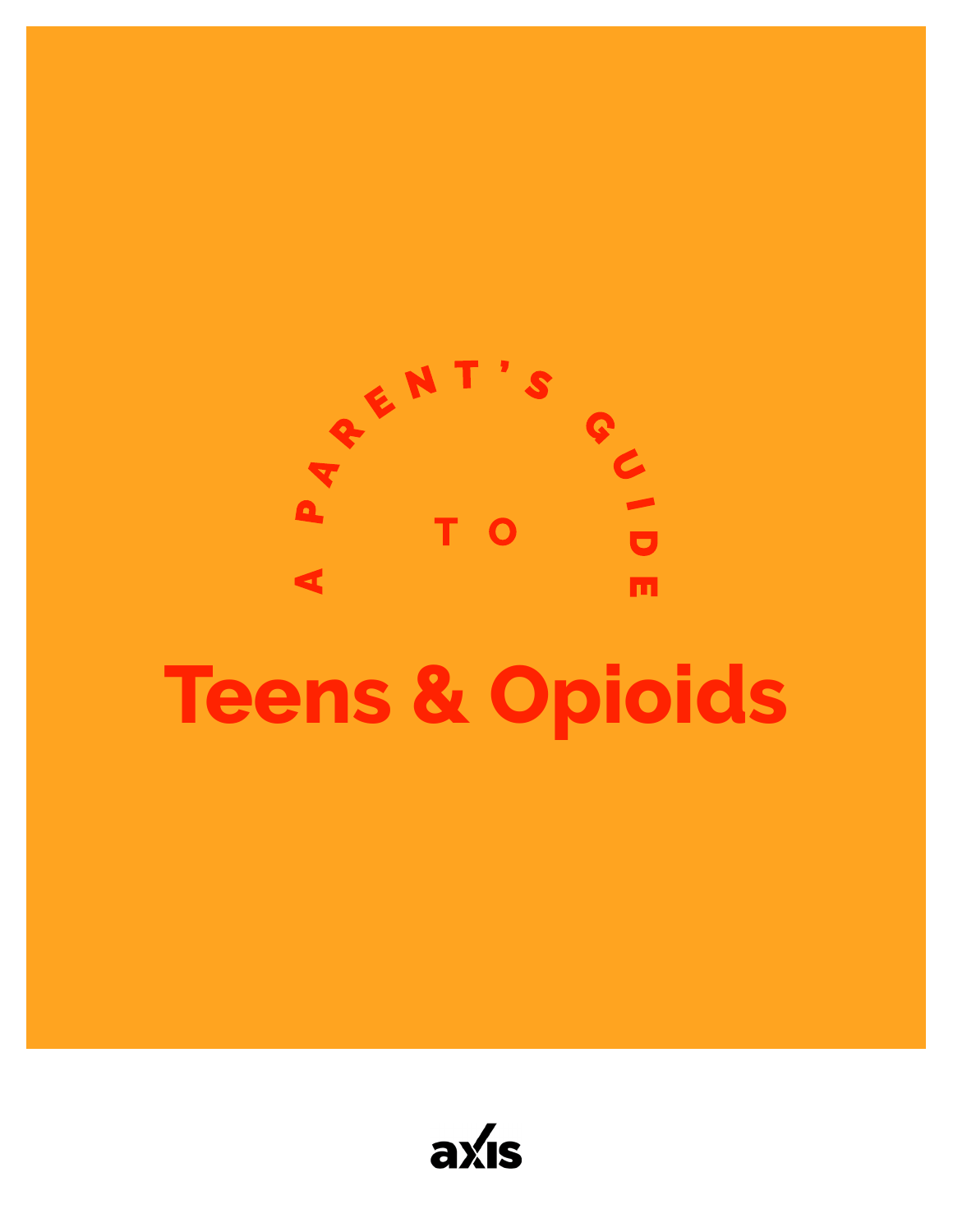"

*[T]hose who become addicted [to opioids] really are in a circumstance where they can no more…get free of the addiction than you could get free of… needing to eat or drink.*

> —National Institute of Health Director [Dr. Francis Collins](https://www.washingtonpost.com/video/postlive/nih-directorfrancis-collins-on-opioid-crisis-in-the-us/2017/09/20/cfb04e68-9e41-11e7-b2a7-bc70b6f98089_video.html)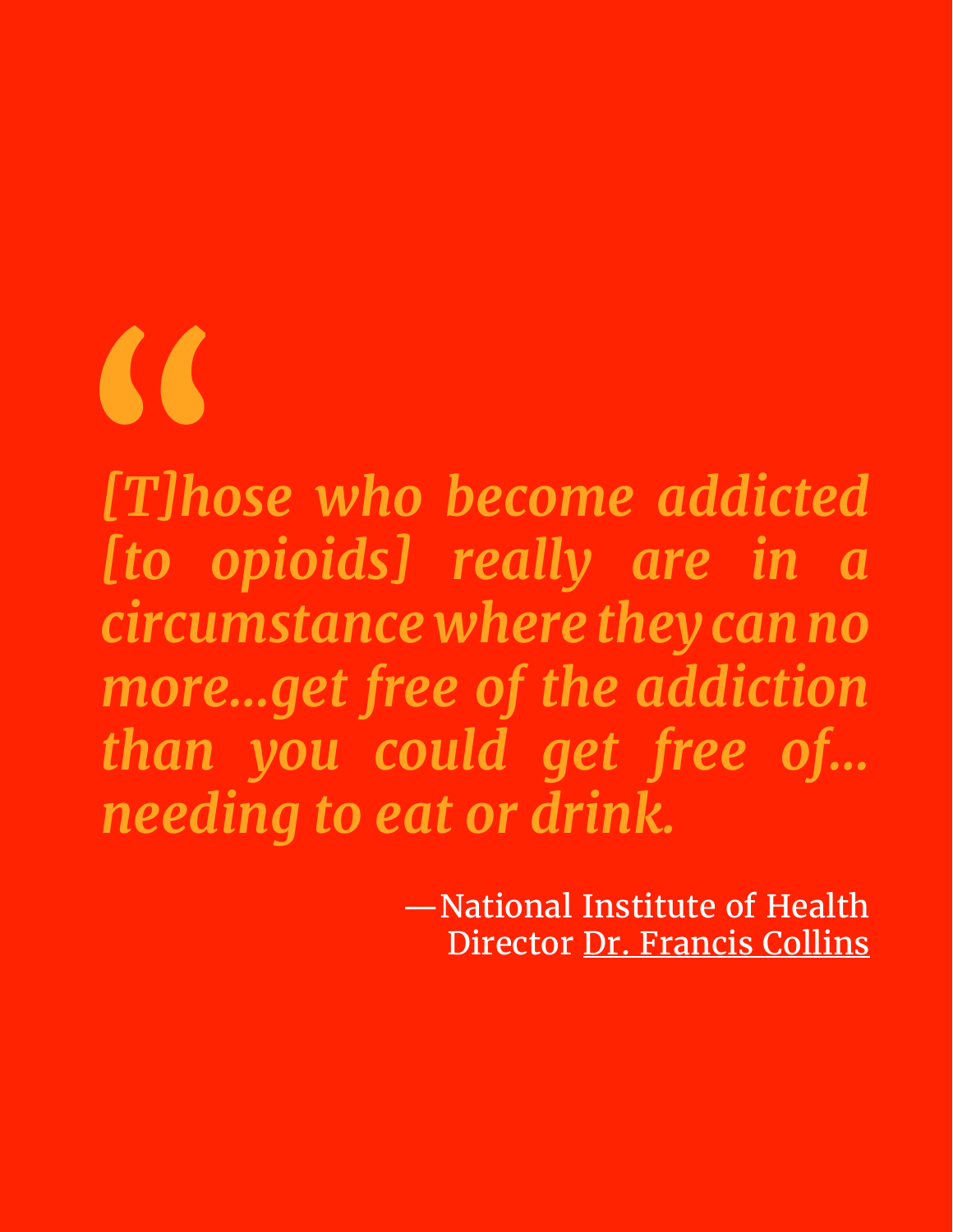## Even as Opioid Use Decreases, Teens Face a Public Health Crisis

While it's not unusual for the entertainment industry to glorify drug use, it's also not uncommon for us to read about celebrities dying from drug overdoses. One of the most famous of these cases [was when actor Heath Ledger died](http://www.telegraph.co.uk/news/worldnews/1577821/Heath-Ledger-died-of-accidental-drug-overdose.html) in 2008 from overdosing on prescription medication.

You might also recall actor *[Philip Seymour Hoffman's passing](http://www.cnn.com/2014/02/28/showbiz/philip-seymour-hoffman-autopsy/index.html) in 2014*, [as well as Prince's](http://www.cnn.com/2016/06/02/health/prince-death-opioid-overdose/index.html) in the spring of 2016. More recently, [21-year-old rapper Lil Peep](http://www.cnn.com/2017/11/16/politics/lil-peep-death-opioid-epidemic/index.html) died in Nov. 2017. What did all of these deaths have in common? Opioids were either the causes or were contributing factors.

The [Centers for Disease Control and Prevention \(CDC\) reports](https://www.cdc.gov/drugoverdose/epidemic/index.html) that between 1999 and 2015, the number of prescription opioid abuses that have led to death have more than quadrupled. Happily, [teen opioid use has lately been declining](https://www.youtube.com/watch?v=PQQhillaJwg) in comparison to the use of marijuana (which is holding steady) and vaping (which is on the rise). What's troubling, however, is that even though opioid use among teenagers is falling, [teen deaths from opioid overdoses are increasing](http://www.newsweek.com/heroin-and-fentanyl-are-killing-more-teenagers-even-drug-use-declines-651618). In fact, opioid deaths have increased so alarmingly that in February 2018, U.S. Attorney General Jeff Sessions [announced a new task force](https://www.cnbc.com/2018/02/27/attorney-general-jeff-sessions-announces-new-opiod-task-force.html) that will target makers and distributors of prescription painkillers "who have contributed to an epidemic of fatal overdoses by selling too much of the addictive drugs."

[This article on opioid addiction](https://www.newyorker.com/magazine/2017/10/30/faces-of-an-epidemic) from *The New Yorker* in Oct. 2017 says that the painkiller fentanyl (Sublimaze) is now the "most commonly detected opioid in postmortems." This fastacting synthetic painkiller is extremely fat-soluble and **almost 40 times more powerful than** heroin.

In this guide, we want to make you aware of the dangers that opioids pose to your teens and give you some practical advice on what you can do to address those dangers.

### What are opioids?

Drs. Kuhn, Swartzwelder, and Wilson are the authors of *[Buzzed: The Straight Facts About the Most](https://smile.amazon.com/Buzzed-Straight-Alcohol-Ecstasy-Revised/dp/0393344517/ref=sr_1_1?ie=UTF8&qid=1519840074&sr=8-1&keywords=Buzzed%3A+The+Straight+Facts+About+the+Most+Used+and+Abused+Drugs+from+Alcohol+to+Ecstasy)  [Used and Abused Drugs from Alcohol to Ecstasy](https://smile.amazon.com/Buzzed-Straight-Alcohol-Ecstasy-Revised/dp/0393344517/ref=sr_1_1?ie=UTF8&qid=1519840074&sr=8-1&keywords=Buzzed%3A+The+Straight+Facts+About+the+Most+Used+and+Abused+Drugs+from+Alcohol+to+Ecstasy)*. They define "opiates" as "any drugs, natural or synthetic, that produce the characteristic opiate effects: the combination of a dreamy, euphoric state; lessened sensation of pain; slowed breathing; constipation; and pinpoint pupils." The term "opioid," which we will be using, is a slightly more generic word referring to substances that cause these effects.

You've probably heard of opium, a drug prepared from one species of the poppy. The painkiller morphine is derived from the poppy's seedpod and was developed in the early 1800s. Later in that same century, the drug company Bayer wanted to make morphine more soluble in fat (so that it could reach the brain more quickly). So they added a chemical compound to morphine and created heroin, which they sold as a "non-addictive" morphine substitute for some years.

More recently, scientists have developed various prescription opioids, such as oxycodone, hydrocodone, and meperidine. You might recognize some of these under their brand names of OxyContin, Vicodin, and Demerol, respectively. Fentanyl, which we mentioned above, fits within this group. The abuse of opioids has become so much of a concern across the country that [many states have declared](http://www.mcall.com/news/nationworld/pennsylvania/mc-nws-opioid-disaster-states-20180111-story.html) a public health crisis.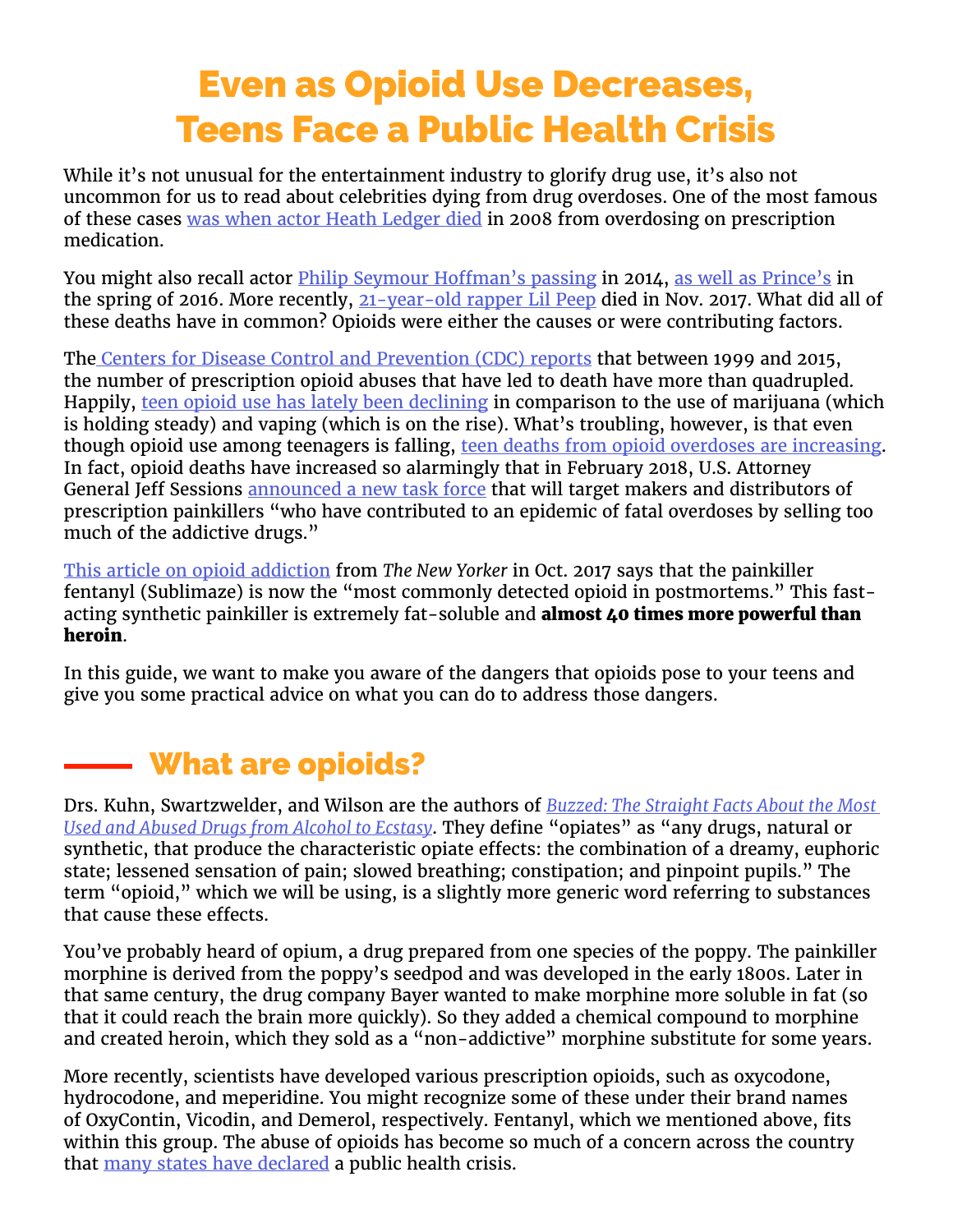### How do opioids affect the body?

Opioids can be consumed in a variety of ways, including snorting, smoking, swallowing pills, or injecting needles. The way people consume opioids impacts the speed at which the drugs enter the bloodstream and make it to the brain, thus affecting how much of a "rush" users feel. Taking opioids in a manner that allows to them enter the brain quickly (such as intravenously) causes an acute high. The body absorbs powder faster than it absorbs pills, which is why people [will crush OxyContin into powder](https://www.therecoveryvillage.com/oxycodone-addiction/snorting-oxycodone/#gref) and snort it.

Opioids act on receptors in the brain and impact systems responsible for regulating emotions and physical movement, as well as a person's body temperature, digestive system, sensitivity to pain, and ability to breathe. The pleasurable feelings people experience as a result of taking opioids include sexual arousal, decreased pain, and sleepiness. Opioids are "downers," so users feel calm and relaxed. Pupils contract and breathing decreases. Other side effects include vomiting and constipation.

The most dangerous quality of opioids is arguably the fact that they inhibit breathing. It's therefore possible for someone to overdose and die during his or her first time consuming an opioid. Opioids are even more life-threatening if someone takes them along with another substance that affects breathing, such as alcohol or sedatives.

Opioid withdrawal symptoms include having a runny nose, watery eyes, and flu-like symptoms. The drugs can cause constipation, so diarrhea is the body's response to an absence of opioids after it's adapted to them. Other symptoms could be muscle spasms, sweating, shivering, and increased pain (since opioids are pain suppressors). And of course, there's the craving for the drug with its accompanying malaise and depression.

Opioids actually rewire the brain. As noted in the opening quotation, NIH Director Dr. Francis [Collins says](https://www.washingtonpost.com/video/postlive/nih-directorfrancis-collins-on-opioid-crisis-in-the-us/2017/09/20/cfb04e68-9e41-11e7-b2a7-bc70b6f98089_video.html) that opioid addicts are basically incapable of overcoming their addictions on their own.

### Which opioids are teens using?

It's not uncommon for teenagers to abuse prescription painkillers and to mix them with other [substances](https://www.drugabuse.gov/related-topics/trends-statistics/infographics/teens-mix-prescription-opioids-other-substances), like alcohol, marijuana, cocaine, or amphetamines.

Prescription (and over-the-counter) drugs are the third most widely abused substances among [teens in the U.S.](https://www.drugabuse.gov/publications/drugfacts/prescription-over-counter-medications) who are 14 and older, with alcohol and marijuana being the first and second. In addition to certain stimulants and depressants, painkillers are the most popular type of prescription drugs that teenagers abuse.

Probably because they are legal, it's common for people to think that prescription drugs are safer than heroin. But this belief is false. As noted earlier, the prescription drug fentanyl is far more potent than heroin. And while some teens prefer prescription drugs, heroin remains an accessible, highly addictive, and [inexpensive drug of choice.](https://www.teenvogue.com/story/teen-heroin)

Sometimes people even start off with prescription painkillers before turning to heroin because it's cheaper. However, there is no conclusive evidence showing that painkiller addiction leads to heroin use or vice versa.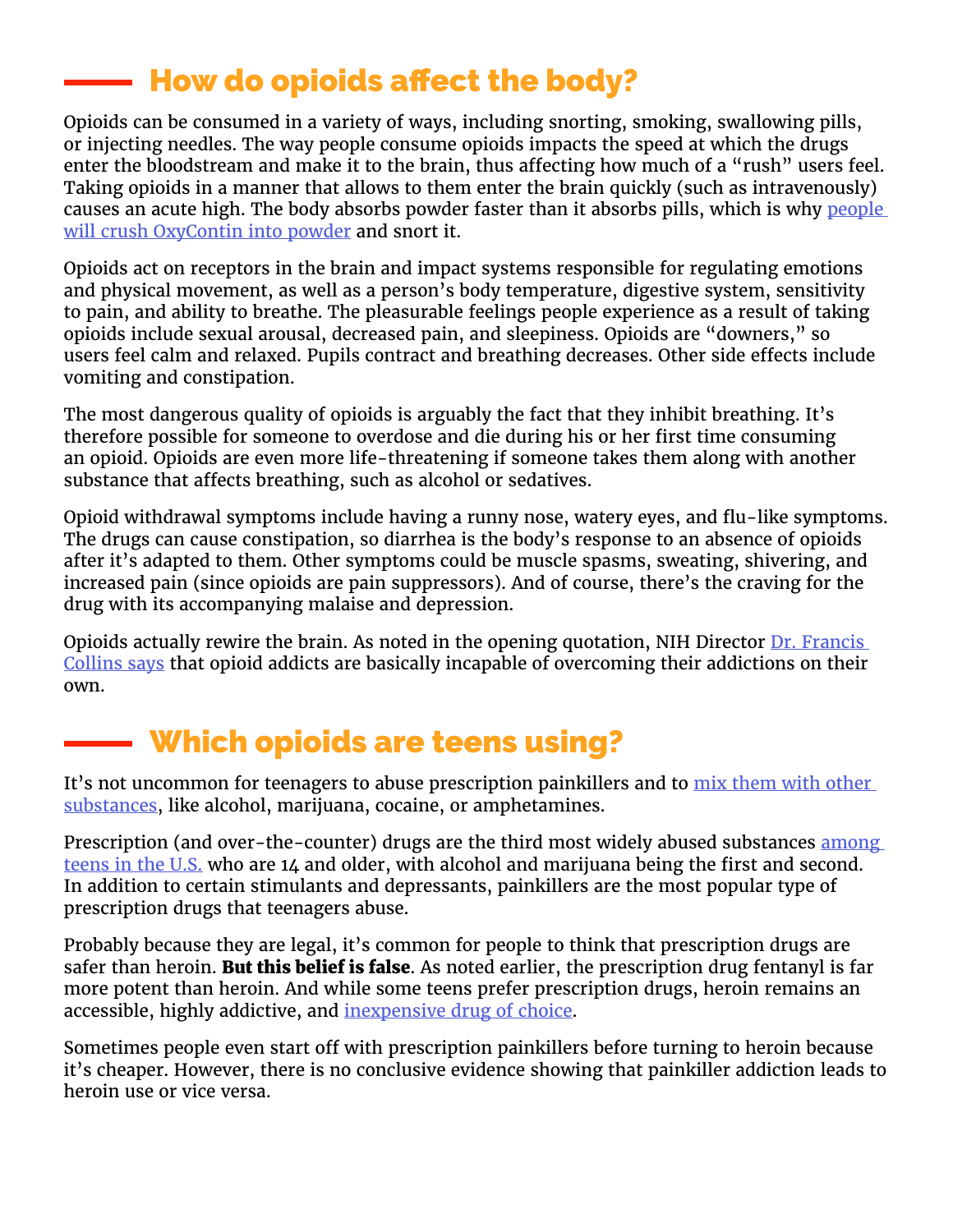### What's the appeal?

There are [a variety of reasons](https://www.dea.gov/pr/multimedia-library/publications/prescription_for_disaster_english.pdf) teens start using opioids and other drugs, including:

- dependence on an opioid prescription;
- pressure from peers or other people in their lives;
- teenage rebellion;
- academic stress;
- partying;
- boredom;
- self-medication; or
- curiosity (which can stem from friends who use them, media that portrays alcohol and drugs in a positive light, or people they follow on social media talking about them positively).

It's also worth mentioning the prolific portrayal of drug use, both as a positive and a negative experience, in pop culture. Recent songs by rapper Post Malone, such as " $Rockstar$ " and "I Fall [Apart](https://genius.com/Post-malone-i-fall-apart-lyrics)," portray drug use as something that both demonstrates status and numbs pain (*warning: strong language*). Gucci Mane and Lil Pump each rap about the painkiller Percocet in the songs "<u>I Get the Bag</u>" and ["Gucci Gang](https://genius.com/Lil-pump-gucci-gang-lyrics)," respectively. The semi-recent song ["I Took a Pill in Ibiza](https://genius.com/Mike-posner-i-took-a-pill-in-ibiza-lyrics)" by Mike Posner actually gives a more realistic portrayal of the effects of drugs, as well as sheds some light on why so many people try drugs in the first place.

If you're wondering why we're mentioning songs with offensive lyrics, many of these are hits listed on **[Billboard's Hot 100](https://www.billboard.com/charts/hot-100)** at the time of this writing. Pop star Demi Lovato (who is also on the Hot 100 at the moment) is another celebrity who used for several years before becoming [sober.](https://www.teenvogue.com/story/demi-lovato-4-years-sobriety)

Even though it's now several years old, the TV show Breaking Bad is arguably one of the most popular (and well-made) TV shows in existence that has drugs as an integral part of its storyline. [This article lists](https://www.cheatsheet.com/entertainment/best-drug-movies-and-tv-shows-on-netflix.html/?a=viewall) some of the most popular TV shows and movies on Netflix featuring drug use. Because pop culture has a huge influence on teens, we need to be aware of what it's saying about drug use so that we can talk to our kids about those ideas.

### Where do teens find opioids?

#### Friends and Family

It's not unusual for people, many of whom have good intentions, to share prescription medication with one another. Sharing medication with someone you know might seem innocent, but is actually quite dangerous. The majority of teenagers who abuse prescription opioids [obtain them from friends or family members](https://www.asam.org/docs/default-source/advocacy/opioid-addiction-disease-facts-figures.pdf).

There are other reasons, apart from the risk of addiction, why sharing prescribed medication [is a dangerous practice](https://teens.drugabuse.gov/blog/post/borrowing-drugs-risky-business). One is that you don't know how one person's pain meds might affect someone else. You might not have any side effects to a medication your doctor prescribed, but your friend might have some that are severe and unexpected. And if you use a painkiller without seeing a doctor about your problem, whatever medical problem you have could worsen.

#### The Dark Web

You might have heard of the website Silk Road, an online black market that was commonly used for selling illegal drugs. The [FBI took down the Silk Road in 2013,](https://www.wired.com/2013/11/silk-road/) but the "darknet" is still an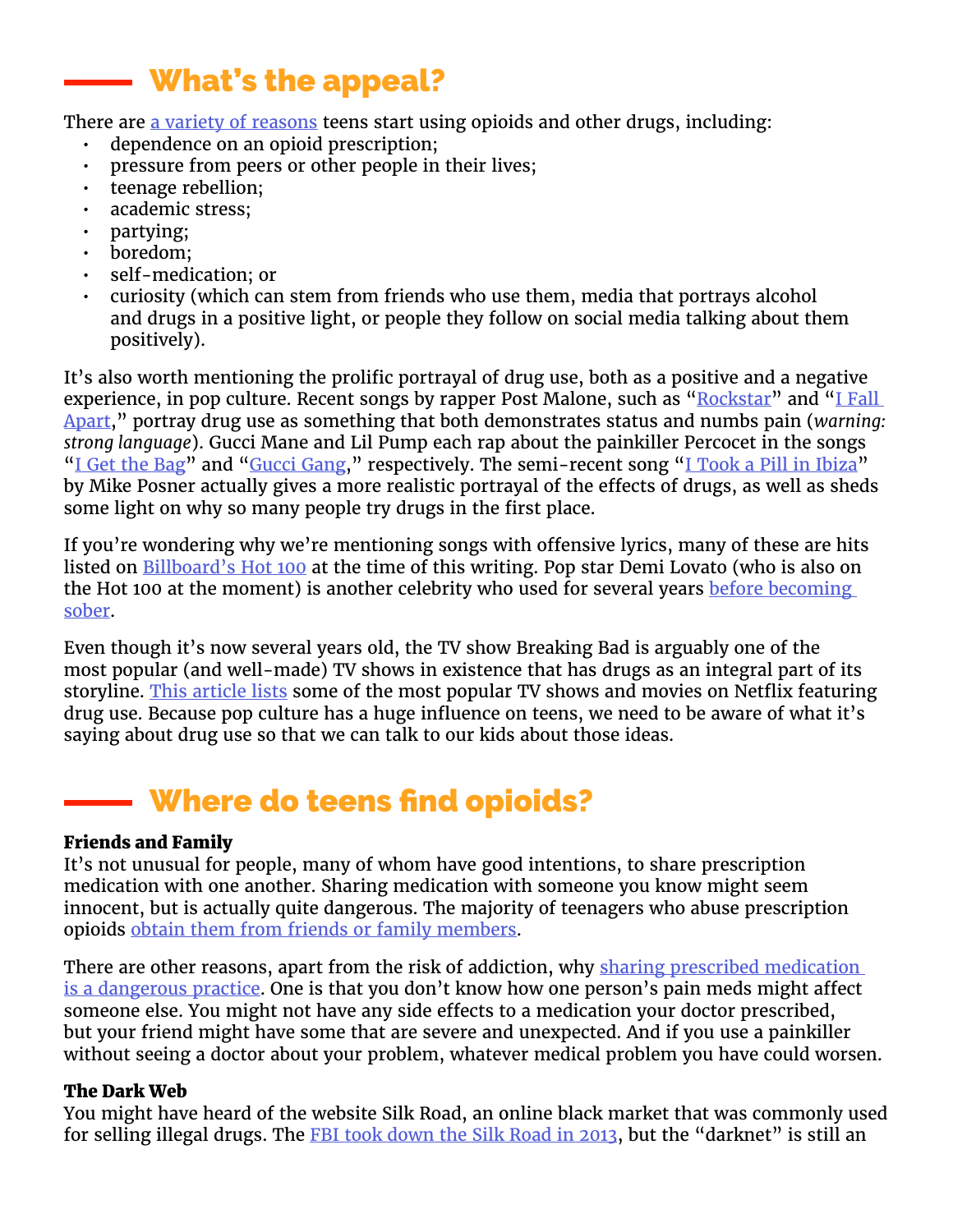active place.

It's quite possible for people to do many illegal activities online if they want to, *including* [buying drugs](https://www.deepdotweb.com/2015/12/30/buy-drugs-online-from-darknetmarkets/). They do so by using a virtual private network (VPN), the TOR browser, and cryptocurrency, all of which help to preserve anonymity.

This article in *[The New York Times](https://www.nytimes.com/2017/06/10/business/dealbook/opioid-dark-web-drug-overdose.html)* describes how two 13-year-olds overdosed on a synthetic opioid they bought from another teenager. Their dealer had purchased the drug on the darknet using bitcoins.

#### Social Media

A lot of teenagers might find it easier simply to peruse social media to find a dealer. This article in *[Marie Claire](http://www.marieclaire.co.uk/news/drugs-online-522945)* describes how teens are using emojis, as well as apps and platforms like Instagram, Snapchat, Reddit, and Yubo (formerly Yellow), to purchase drugs online.

Selling drugs is against the policies of social media platforms like Instagram. But these platforms rely on users to report inappropriate content, and users can't catch every shady person.

[DrugAbuse.com did an interesting experiment](https://drugabuse.com/featured/instagram-drug-dealers/) to find out how difficult it would be to buy drugs from someone on Instagram. (Spoiler: It turned out to be pretty easy.)

### The "Good" Old-Fashioned Street

We should note that despite the prevalence of the internet, when we talked to a narcotics officer in Colorado Springs, he said that (at least in this area) it's unusual to hear of teens purchasing drugs online. They mainly still buy them on the street. Most kids who are into heroin, said the officer, are out till 10 or 11 at night, and their parents simply don't know where they are.

It's really not that difficult for a teen (or even younger) to find someone who does drugs (and who can point them to a dealer), whether at school or elsewhere in peer groups. It's worth noting, as [this site points out](https://www.therecoveryvillage.com/teen-addiction/how-do-teens-get-drugs/#gref), that drug use is different in different locations.

Here's an article on how easy it was for one Seattle teen [to find heroin where she lives](http://www.inspirationsyouth.com/teen-heroin-abuse-investigative-report/). She believes that the overwhelming reason why teenagers do drugs is pressure from their friends.

### How do they hide them?

Hiding drugs is fairly easy because they are so small in size. This Chicago Tribune article lists the most [common places where teens hide drugs](http://www.chicagotribune.com/news/opinion/commentary/ct-teens-drugs-hiding-places-20170501-story.html), such as:

- battery compartments;
- heating vents;
- cars;
- candy wrappers;
- shoes;
- stuffed animals; and
- highlighters.

This local news story highlighted all [the places where teenagers might be hiding drugs](http://www.12news.com/article/news/nation-now/hidden-in-plain-sight-how-some-teens-hide-drugs-from-parents/433695986) in their bedrooms.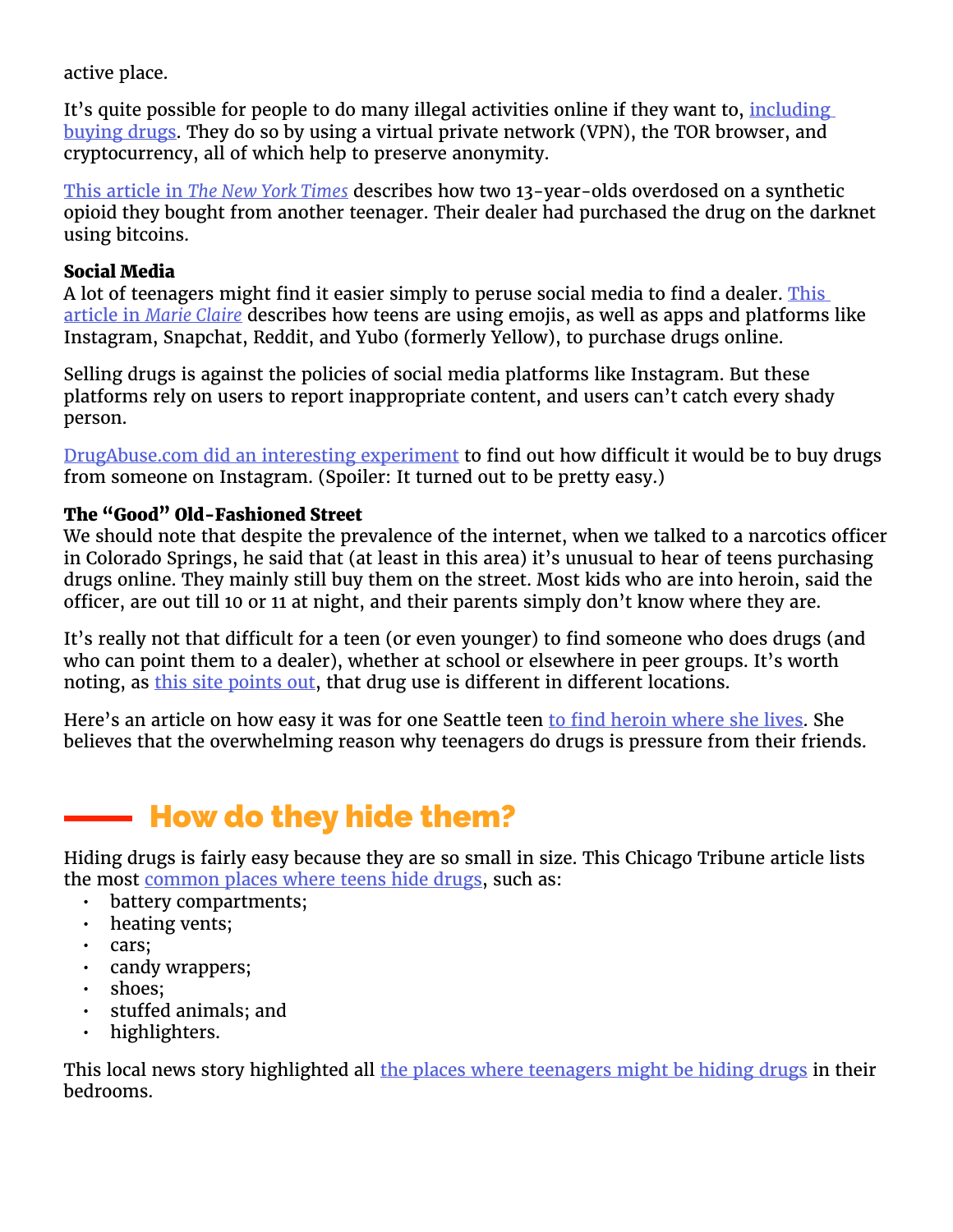### Does my teen have a drug problem?

#### The National Institute on Drug Abuse has comprehensive information on [what teens should do](https://www.drugabuse.gov/related-topics/treatment/what-to-do-if-you-have-problem-drugs-teens-young-adults)  [if they are struggling with a drug addiction.](https://www.drugabuse.gov/related-topics/treatment/what-to-do-if-you-have-problem-drugs-teens-young-adults) Here are signs you should look for in order to tell if your child has a drug problem:

- Not spending time with friends and family;
- Changes in behavior, such as increased anger, depression, or defensiveness;
- Apathy toward former hobbies or interests;
- New eating and sleeping patterns;
- Problems at school, such as poor grades or missing class; and
- Trouble with law enforcement.

[Signs of addiction to painkillers](http://www.drugfreeworld.org/drugfacts/painkillers/warning-signs-of-prescription-painkiller-dependency.html) can also include:

- Blackouts and poor memory;
- Increased sensitivity (emotional or physical) to normal experiences; and
- Coughing, runny nose, and red and watery eyes.

### What do I do if my teen has used or is addicted to drugs?

If you discover that your children have abused opioids or have developed an addiction to them, it's vital that you react in a way that communicates grace, truth, and love. Don't lose your temper, and don't despair. It's easy to focus on the fact that your kids have deceived you, made some horrible decisions, and are now addicted. But there are always reasons why people make the choices they do. Maybe it was curiosity that caused them to try drugs, but it could very well be they are using because of some pain they have been hiding from you or because of a void they are trying to fill. Part of their journey toward wholeness might be uncovering deep rooted issues that have potentially led them toward drug addiction. In many cases, drug use is a manifestation of a larger problem.

Make sure your kids know you still love them, and remind them that God does, too. But set clear boundaries and take steps to get them help (see the resources linked within this guide, as well as the ones listed below). Look into rehab if at all possible. With a situation such as this one, going to a licensed therapist is likely a better option than merely trying on your own to get your kids to open up to you. It might be tempting to want to deal with the problem yourself, instead of seeking outside help. But if seeing a professional is what is truly necessary, it's important to do what is best for your son or daughter.

Be aware that if your teen has an opioid addiction, it's important that you keep an eye on your valuables. Do not allow your kids to be home alone. Teens who are addicted will steal from you, as well as manipulate their grandparents, in order to find the money to feed their habit.

Something else that is crucial to remember is that community and prayer are both powerful resources at your disposal. [1 Corinthians 12](https://www.biblegateway.com/passage/?search=1+corinthians+12&version=NIV) tells us that all Christians are members of Christ's body. We suffer together, and we rejoice together. [Galatians 6](https://www.biblegateway.com/passage/?search=galatians+6&version=NIV) tells us to bear one another's burdens. *Invite people you trust into the suffering of your family, and allow them to support you through prayer ([Eph. 6:18](https://www.biblegateway.com/passage/?search=ephesians+6%3A18&version=NIV)) or by any other means possible.*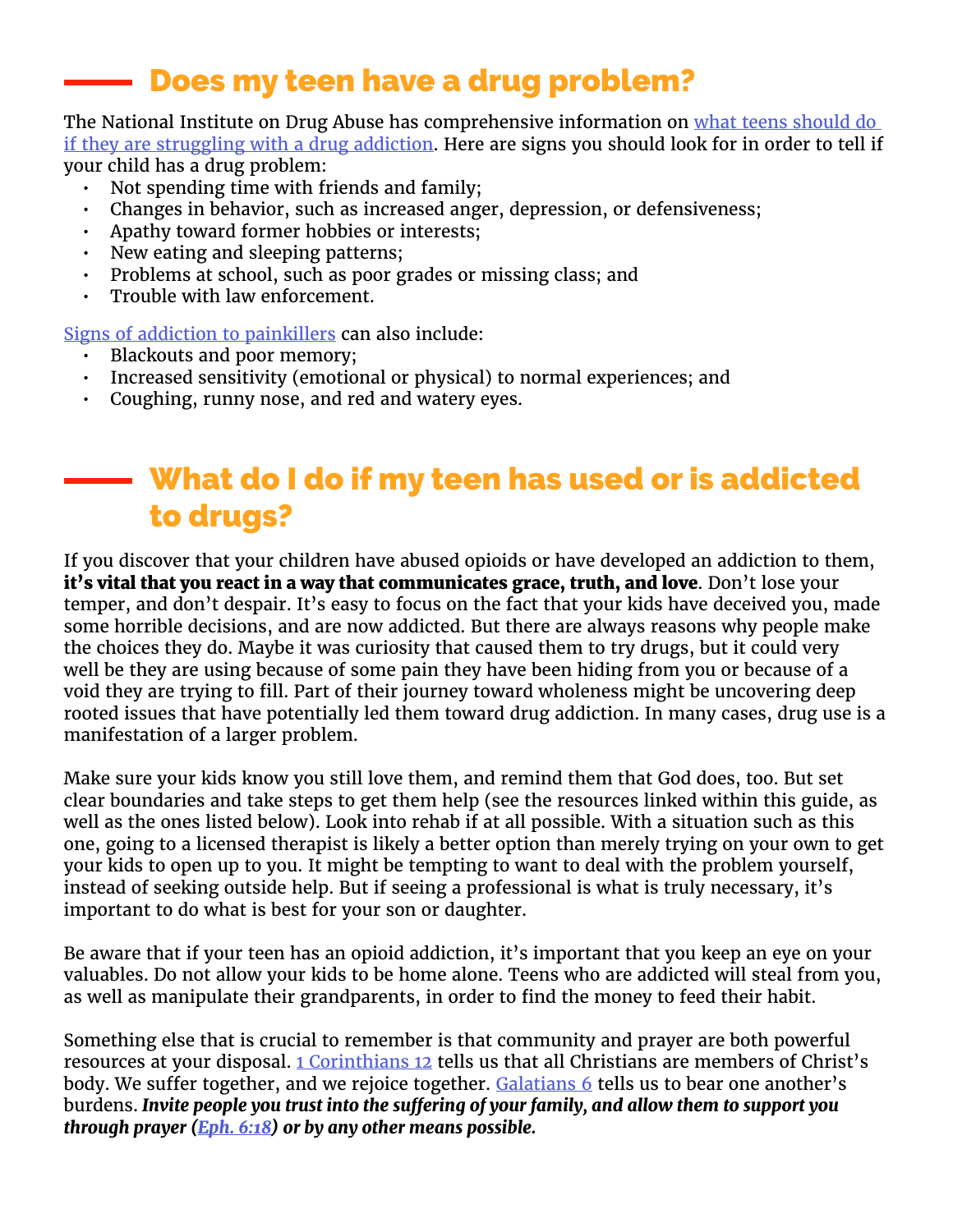### How do I prevent my teen from using opioids?

#### Don't Assume Anything

We pray your child isn't addicted to opioids, but don't be fooled into thinking that your teen is not "the type of person" who fits the profile of becoming a drug addict because there is no such profile. *Drug addiction could happen to anyone, and it's easy to hide.* We're not trying to make you fearful or paranoid. But you should be aware of the dangers, particularly because most people who do become addicted start using at a young age.

#### Be Alert About Media

Be aware that media affects how we think about life and can impact what we do. Watching violent movies and listening to angry music doesn't necessarily mean people will commit acts of violence. But it can make them angrier people than they would have been otherwise. In the same way, [the DEA reports](https://www.dea.gov/pr/multimedia-library/publications/prescription_for_disaster_english.pdf) that teens who consume a lot of media depicting drug use are more likely to experiment with drugs.

#### Be Careful about Your Own Drug Use

Helping your children avoid a drug addiction starts with you being careful with drugs yourself. This cautiousness includes not lending prescription meds to someone else, even if you think doing so would be safe.

If you do have prescription painkillers in the house, make sure you keep an eye on them. Count them, remember how many pills you have so you will know if any go missing. Lock them up if necessary. It's also wise for you to have a thorough understanding of what painkillers (or other drugs) your doctor is prescribing you and your children and why. Your goal should be to get off of prescription opioids as soon as possible. Just because they're legal and the best option for managing pain does not mean they're safe.

#### Have Rules and Monitor Your Teens' Behavior

You can take the following preventative measures with your teenagers:

- Keep an eye on your credit card statements;
- Check browsers and social media apps, looking not only for suspicious sites but also to see if your kids have recently cleared their history;
- Get to know your kids' friends and their families;
- Be aware of your children's general habits so that you're also aware of any odd changes;
- Know where they're spending their time.

You should also have [clear guidelines and house rules](https://www.ncadd.org/family-friends/there-is-help/ten-tips-for-prevention-for-parents) for drug and alcohol use. One of your main rules will obviously be that they're not allowed to use anything illegal. But your house rules could also establish guidelines about not spending time with or getting rides from people who might be high or under the influence.

#### Cultivate Healthy Connection and Community

[This powerful video](https://www.youtube.com/watch?v=ao8L-0nSYzg), based on Johann Hari's New York Times best-selling book *[Chasing The](https://smile.amazon.com/Chasing-Scream-First-Last-Drugs/dp/1620408910/ref=sr_1_1?ie=UTF8&qid=1519842466&sr=8-1&keywords=Chasing+The+Scream%3A+The+First+and+Last+Days+of+the+War+on+Drugs)  [Scream: The First and Last Days of the War on Drugs](https://smile.amazon.com/Chasing-Scream-First-Last-Drugs/dp/1620408910/ref=sr_1_1?ie=UTF8&qid=1519842466&sr=8-1&keywords=Chasing+The+Scream%3A+The+First+and+Last+Days+of+the+War+on+Drugs)*, helps us to rethink how to attack addiction. If you do only one thing suggested in this guide, watch this video. (Also, check out the related website [ChasingTheScream.com.](http://www.chasingthescream.com))

#### Conversation Is Huge

One of the most important steps you can take for your kids to help them not to try drugs is to have an open and ongoing dialogue with them. Educate them on the drugs that are out there and their dangers.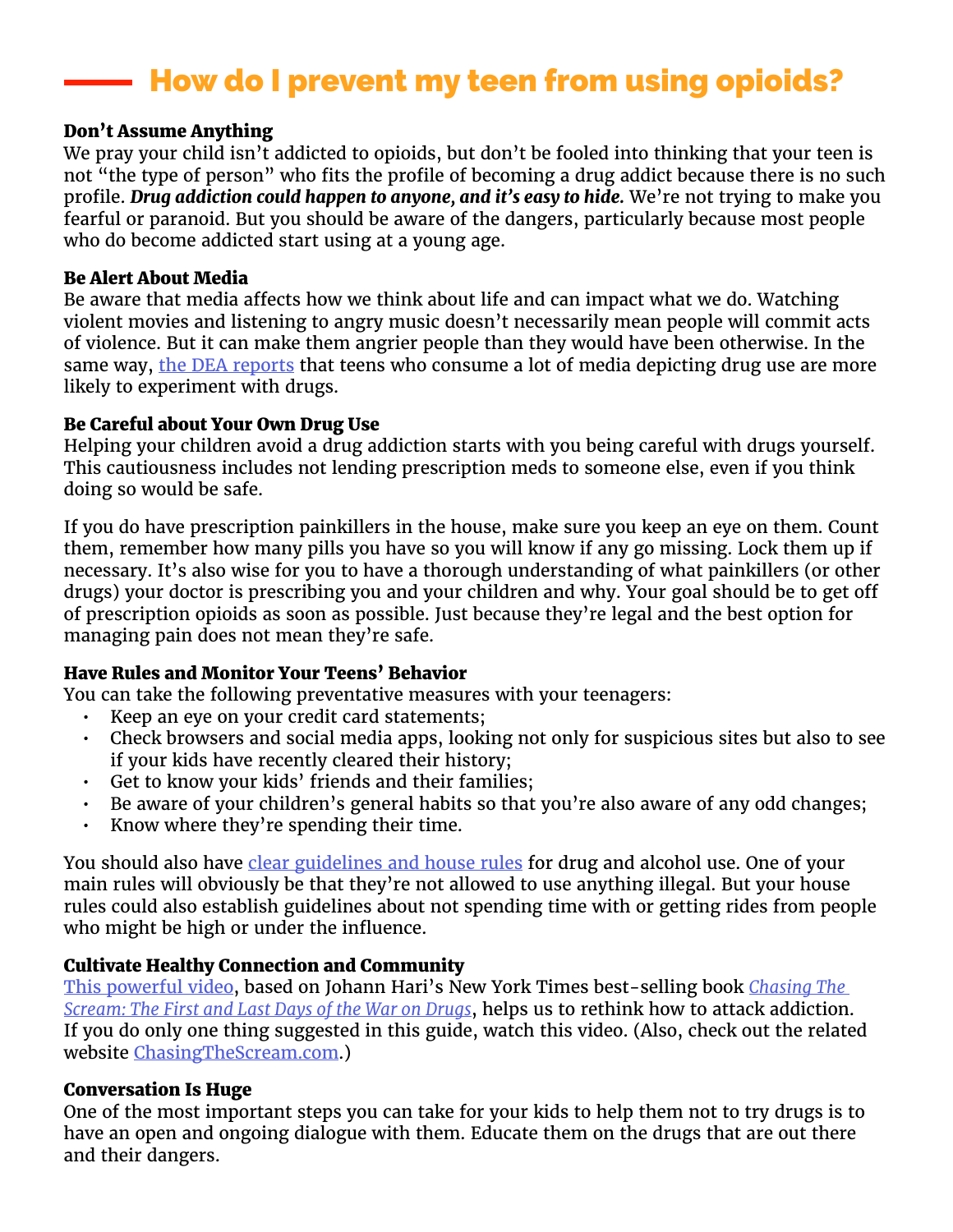Make sure your children know what [tactics dealers will use](https://paradigmmalibu.com/what-drug-dealers-will-tell-teens-to-get-them-hooked/) to try to get them to buy. They should also know that dealers could easily sell them a corrupt product, the wrong product, or a product with a more powerful effect than they will expect (potentially leading to overdose and death).

#### Discussion Questions

- How knowledgeable are you about the kinds of drugs out there? How aware are you of the drug situation in our city?
- Do you know anyone who is using drugs, opioids in particular? If so, where are they getting them from? How are the drugs affecting their lives?
- How should you react if someone tries to sell you drugs? Has anyone ever tried to before?
- Have you ever seen anyone selling drugs online?
- Do you have any friends whose parents are abusing drugs? What do you think is motivating them?
- Do you think our culture glorifies drug use? Why or why not?
- Do you think that watching TV shows or movies showing drug use could or would make your curious about drugs? Why or why not?
- Why are people drawn to drugs in general and opioids in particular (apart from the chemical dependency they create)? What is lacking in people's lives that would make them turn to drugs?
- What is a biblical view of drug use? Why does God not want us to use drugs?
- When people rely on drugs to be happy or to survive in their lives, what is missing in their understanding of God's view of pleasure?
- Do you think God wants us to experience happiness, pleasure, and joy? Explain.

As you discuss the questions above, don't merely focus on the negatives of how opioids can harm your teens. It's important for them to understand that God's vision for pleasure is far better than the temporary thrills drugs offer. Opioids are a powerful depiction of how sin entices, enslaves, and destroys us  $(James 1:14-15)$  $(James 1:14-15)$  $(James 1:14-15)$ .

One of the resources linked above (from the NCADD) recommends promoting healthy family activities. This advice is on track. All of us need to know more than what *not* to do in life. We need to know what we *can* do that is good. How can you cast a vision for "the good life" and help your teen live it out? God created a beautiful world, and it's right to relish His generosity and be thankful for all of His gifts. But He didn't create us merely to live for our own enjoyment (although there's certainly nothing wrong with enjoying our lives!). He created us to love and serve others. Helping people overcome pain or evil in their lives can be deeply meaningful experiences.

What are you doing as a family to serve Him and to serve others? In a world of pain, depression, and anxiety, how is your family cultivating truth, beauty, and goodness? Consider going on a mission trip as a family or serving at a food shelter in your city. Save your money and surprise the people behind you in the fast food line by paying for their meals. It's true that it's possible to do these activities in a self-centered way. But if we have the right motives, God often blesses us with joy as we generously bless others. The experience of genuinely helping someone else is far greater than the temporary pleasure and long-term slavery that are the only "gifts" drugs can offer.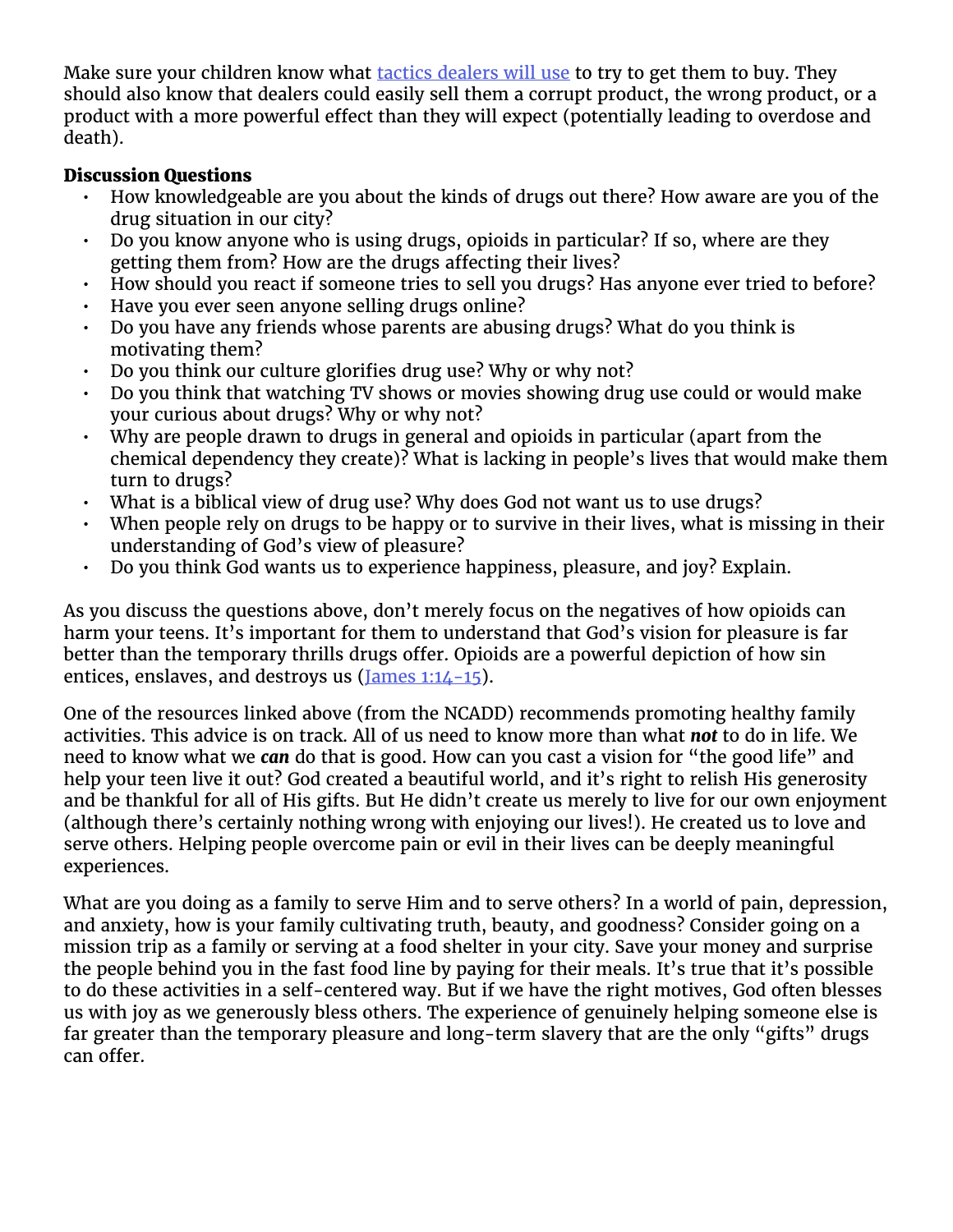### The bottom line

The opioid crisis presents a very real danger for all of us. Even if we aren't directly affected (yet), there are people all around us who are struggling with addiction. These people need us and our teens to help, to show them Christ's love and compassion, and to help them find healing, both physically and spiritually.

Though there's no sure-fire, guaranteed way to prevent opioid use and abuse in our kids, we can begin the conversation now, exposing not just the ugly truth about drugs, but also the lies in how our culture tends to glamorize drug use. Above all, we need to cast a better vision for pleasure, enjoyment, and purpose in this world. When compared with the abundant life of Christ, being high pales in comparison! How are we cultivating that perspective in our children?

Our kids need us for oh so many reasons, but opioids remind us that they need us to protect them—not by sheltering them or shaming them into submission, but by inviting them into a larger narrative and by being their safe haven. Whether you find yourself in the midst of dealing with an opioid addiction or are simply concerned about the risks, never stop reminding your kids that they can tell you anything and that you and God love them *no matter what*.

### Additional resources

### General info

- "[Heroin: Research Report Series](https://www.drugabuse.gov/publications/research-reports/heroin/letter-director)," National Institute on Drug Abuse
- "[Misuse of Prescription Drugs: Research Report Series](https://www.drugabuse.gov/publications/research-reports/misuse-prescription-drugs/summary)," National Institute on Drug Abuse
- "[What are opioids and why are they dangerous?](https://www.mayoclinic.org/what-are-opioids/expert-answers/faq-20381270)" Mayo Clinic
- "[Opioid Addiction](https://familydoctor.org/condition/opioid-addiction/)," familydoctor.org
- "[How Science Is Unlocking the Secrets of Addiction](https://www.nationalgeographic.com/magazine/2017/09/the-addicted-brain/)," National Geographic
- "[After Declining for Several Years, Teen Drug Overdose Deaths Inched Up in 2015](https://www.washingtonpost.com/national/health-science/after-declining-for-several-years-teen-drug-overdose-deaths-inched-up-in-2015/2017/08/18/b5f9883e-8395-11e7-902a-2a9f2d808496_story.html?utm_term=.fda408c03e02)," The Washington Post
- "[The American Opioid Crisis](http://video.newyorker.com/watch/the-american-opioid-crisis)," The New Yorker
- "[The Family That Built an Empire of Pain,](https://www.newyorker.com/magazine/2017/10/30/the-family-that-built-an-empire-of-pain)" The New Yorker
- "[El Chapo and the Secret History of the Heroin Crisis](http://www.esquire.com/news-politics/a46918/heroin-mexico-el-chapo-cartels-don-winslow/)," Esquire
- "[Founder and Owner of Pharmaceutical Company Insys Arrested and Charged with](https://www.justice.gov/usao-ma/pr/founder-and-owner-pharmaceutical-company-insys-arrested-and-charged-racketeering)  [Racketeering](https://www.justice.gov/usao-ma/pr/founder-and-owner-pharmaceutical-company-insys-arrested-and-charged-racketeering)," U.S. Attorney's Office, District of Massachusetts
- "[Supply, Not Despair, Caused the Opioid Epidemic,](https://www.bloomberg.com/view/articles/2018-01-10/supply-not-despair-caused-the-opioid-epidemic)" Bloomberg
- "[Looking at root causes of opioid addiction in the U.S.](http://news.stlpublicradio.org/post/looking-root-causes-opioid-addiction-us-we-physicians-aren-t-properly-educated#stream/0)," St. Louis Public Radio
- "[Why it's so much easier to get an opioid prescription in the US than in Europe or Japan,](https://www.vox.com/policy-and-politics/2017/8/8/16049952/opioid-prescription-us-europe-japan)" Vox
- "[Prescribed Painkillers Didn't Cause the Opioid Crisis,](https://tonic.vice.com/en_us/article/a3z98b/big-pharma-didnt-cause-the-opioid-crisis-most-pain-patients-dont-get-addicted)" Tonic
- "[Opioid Overdose,](https://www.cdc.gov/drugoverdose/epidemic/index.html)" the CDC
- "[Teen drug overdose death rate climbed 19% in one year](http://www.cnn.com/2017/08/16/health/teen-overdose-death-rate/index.html)," CNN
- "[Drug dealers using Instagram and Tinder to find young customers](https://www.theguardian.com/sustainable-business/2016/apr/07/drug-dealers-instagram-tinder-young-customers)," The Guardian
- "[How Do Young People Acquire These Drugs?"](http://www.narconon.org/drug-abuse/prescription/acquiring.html) Narconon
- "[Secret Stash: Where Do Teens Hide Their Drugs?](https://www.rehabs.com/pro-talk-articles/secret-stash-where-do-teens-hide-their-drugs/)" Rehabs.com
- "[I told my doctors my drug history. Yet they gave me opioids without counseling,](https://www.statnews.com/2016/06/09/opioid-prescriptions-addiction/)" STAT